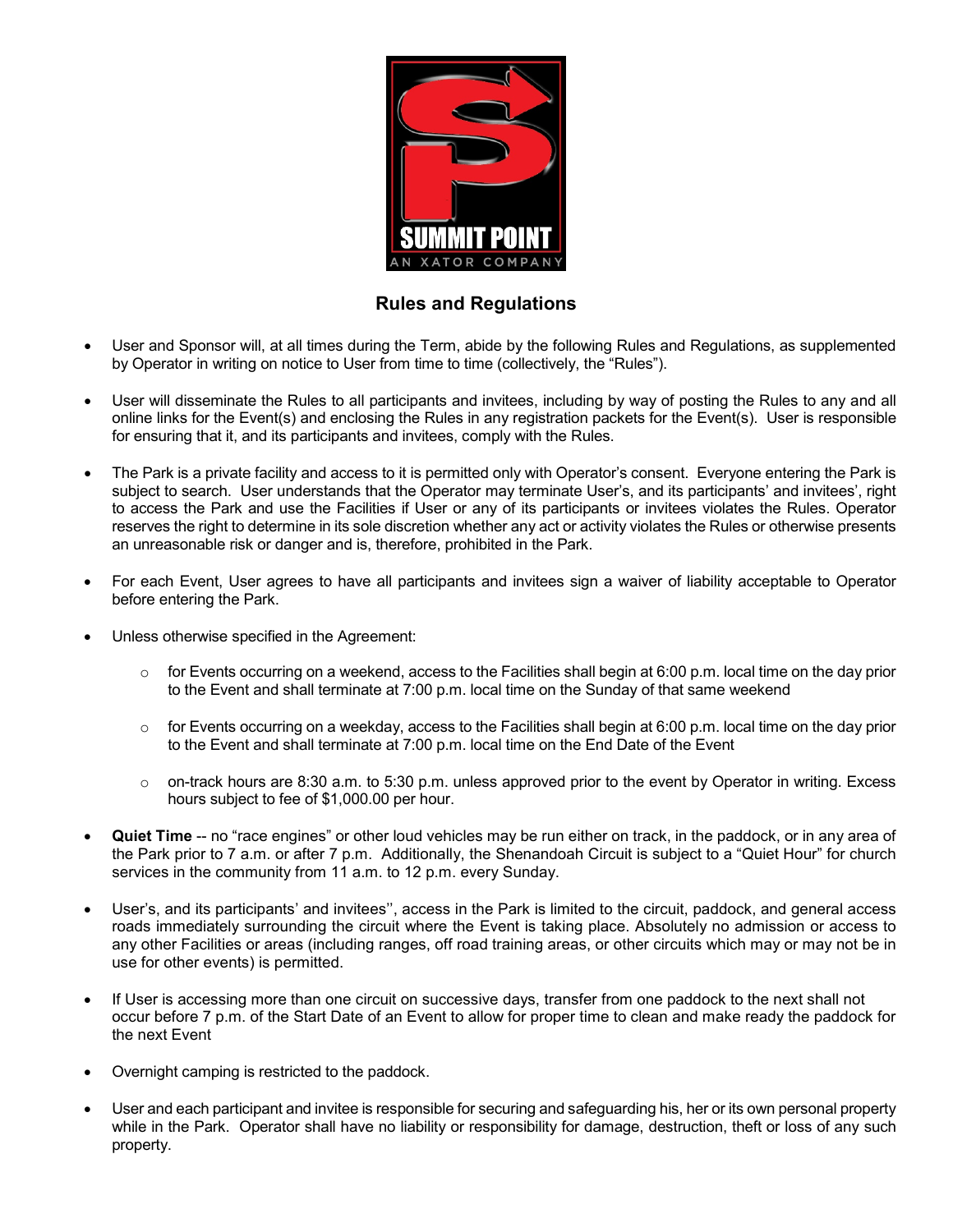- Smoking is not allowed inside the "hot" fence of any circuit, on any pit lane, or in any building in the Park.
- User is responsible for controlling all Event traffic and pedestrian traffic in the pit and paddock areas. The speed limit on any and all access roads in the Park is 20 mph and "walking speed" within the paddock confines.
- User is responsible for conducting any technical and safety inspections of vehicles that will be driven during the Event. User expressly acknowledges that Operator bears no responsibility in arranging for, performing, evaluating or in any other manner addressing technical or safety inspections of any vehicles that will be driven during the Event. User is responsible for ensuring that all vehicles that will be driven during the Event meet all technical and safety standards.
- The sound level limit for all vehicles is 103dB, measured 50 feet from the centerline of the track. Measurement is made on the A weighting scale, slow response. Vehicles not complying must rectify the situation before returning to the track.
- All vehicles must run in race direction (clockwise) only on Summit Point Circuit. Either direction may be used on Jefferson and Shenandoah Circuits.
- PIT BIKES, ATVs and any other similar type vehicles are restricted to the general paddock area ONLY and are not permitted to be used outside of the paddock or in any "off road" areas of the Park. All operators are required to have a valid license for the vehicle, and no one under 16 is permitted to operate any motorized vehicle except as authorized by User's insurance during track activities.
- User and its participants and invitees must report any and all spills involving petroleum products or other hazardous substances to Operator's facilities maintenance staff on Channel 2. The WV Department of Environmental Protection (DEP) requires all products used to clean up oil spills to be swept up and deposited in designated containers for proper disposal. Operator has the approved equipment for clean-up and documented disposal of materials to comply with the DEP regulations and will perform the clean-up and disposal using Oil Dry, as necessary. Operator will bill User at a rate of \$15.00 per bag of Oil Dry used. Small spills reported to facilities maintenance in the paddock area will not be billed if reported in a timely manner.
- User and all participants and invitees will vacate the Park no later than 8:00 p.m. on the End Date.
- User agrees to leave all classrooms and buildings used in the straightened and cleaned condition in which they were initially found.
- On the End Date, User will pick up and return to the Cone Building all traffic cones (including trackside) used. Failure to comply with this rule will result in an additional \$250.00 fee.
- No tires, batteries or vehicle parts may be left in the Park following the End Date. Failure to comply will result in an additional \$250.00 fee.
- User agrees to not deface or apply any club or event stickers on any buildings, billboards, classrooms, or other areas, or pound stakes or make holes in any asphalt surface, or use paint or spray markings of any type on any asphalt surface, and that doing so is considered a violation of these rules and will result in an additional \$250.00 fee per affected area.
- Unless otherwise specified in the Agreement, Operator reserves the right to charge admission to the Park at any and all times on such terms and conditions as Operator determines.
- The sale of concessions in the Park is prohibited. The sale of merchandise in the Park by anyone other than Operator and its affiliates is prohibited unless separate arrangements have been made with Operator.